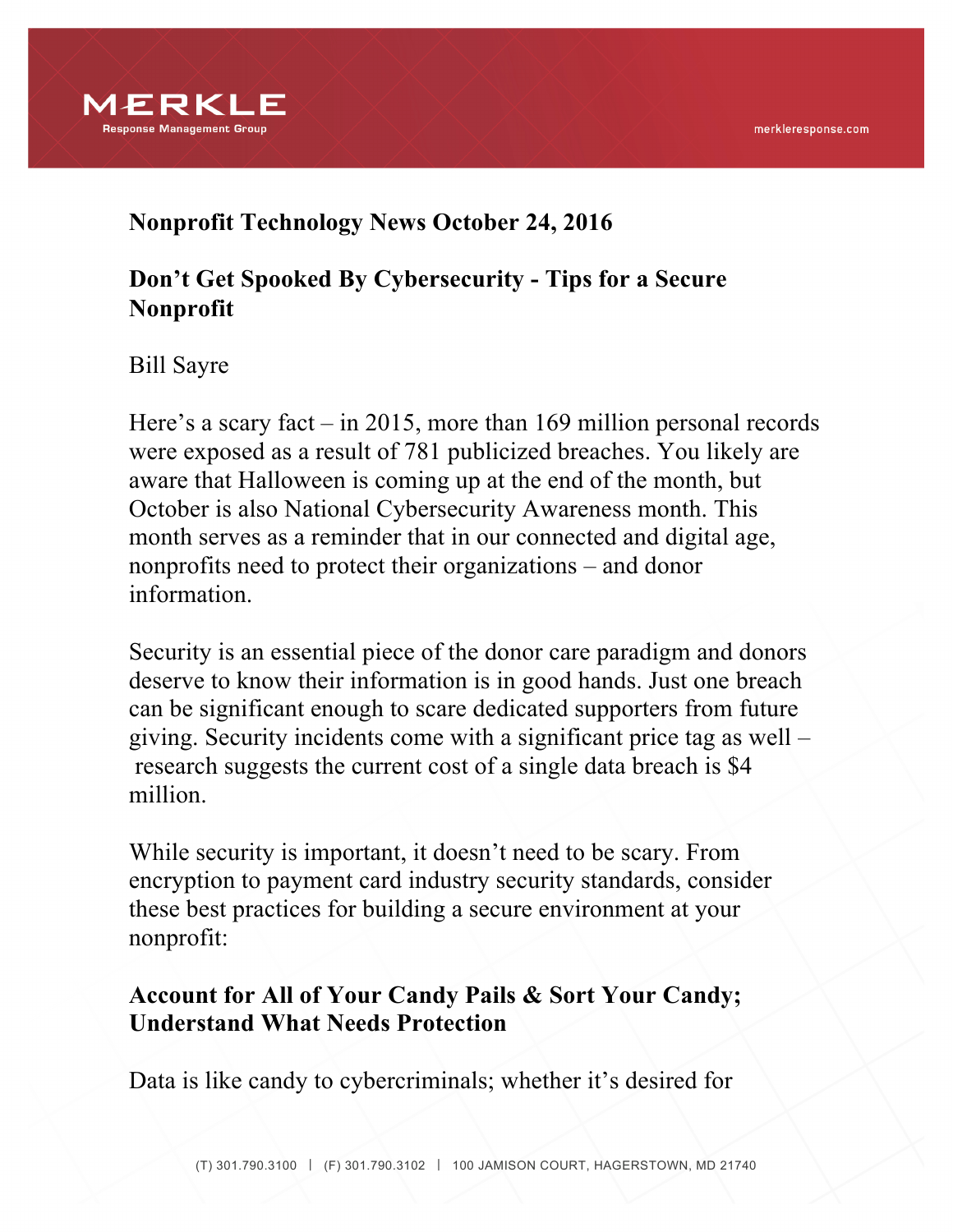

financial benefit, to disrupt your business or simply to create publicity, they want and will take as much as they can get from any source they can find.

The very first thing to understand is what data exists and where it resides. Identify anything, physical or electronic, that includes a financial account, that identifies (or has the ability to identify) an individual by name and/or location, or that can expose proprietary information.

Secondly, identify each storage location – physical documents and electronic records that are stored in offices and storage warehouses, at/by third parties and their partners and by your employees and members – and medium – filing cabinets, pallet racks, servers and PCs/tablets/phones, data tapes, compliance filings, etc.

Once you've identified the type, location and medium, categorize a value and risk factor and a solution option for each, then take a twopronged approach by securing the high-high (which will likely need more time and investment) and the low-low (which can likely be secured quickly and easily). A great method is to plot a graph, assigning value/risk and solution complexity as the axis, and solving for the bottom left and top right quadrants first.

## **Don't Get Tricked; Treat Donor Data Securely**

The primary objective of cybersecurity is to protect data. Donor data security shouldn't be overwhelming, even for busy nonprofits – organizations can begin with the basics.

This means investing in standard data security software. Firewalls,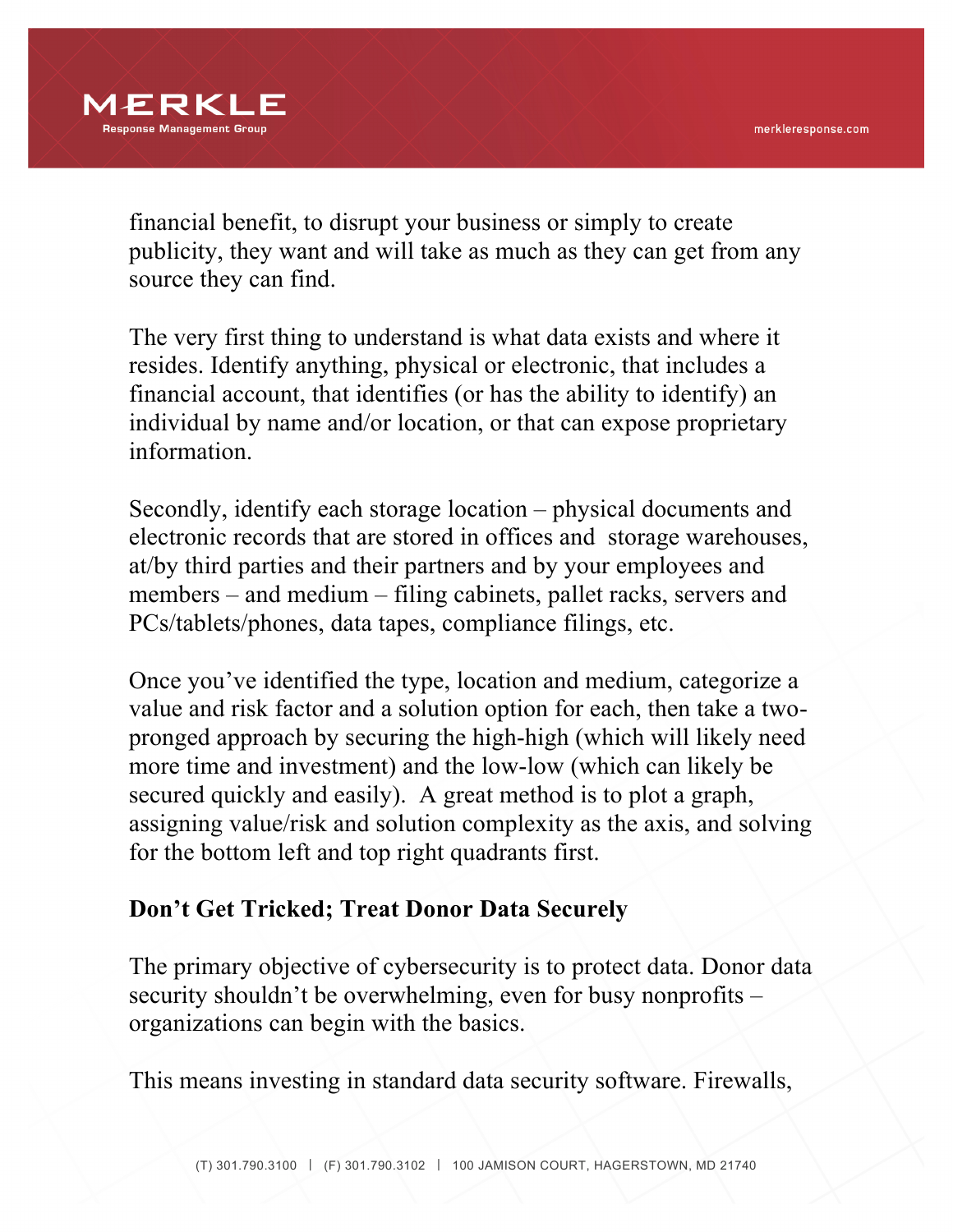

antivirus, spam/spyware and intrusion detection software create a solid security baseline that not only keeps cyber criminals out, but also can track intrusions should a security incident occur. To further guarantee the security of your network, conducting random network penetration tests on a quarterly basis can highlight vulnerabilities and allow your organization to take action before it is too late.

# **Swipe Without the Scare: Keep Donor Credit Card Information Secure**

Nonprofits and any organizations that regularly deal with credit card information need to follow the Payment Card Industry Security Standards Council's (PCI SSC's) standards for safely processing credit card information. PCI Data Security Standard (DSS) offer a framework that spans prevention, detection and reaction to security incidents, ensuring comprehensive protection. With four levels of rigor, nonprofits should aim to achieve the highest level of compliance to keep donor information safe.

## **Don't Send Donor Data Into a Haunted House: Remember Physical Security**

Donor security isn't complete without focusing on physical as well as cyber elements, and there are many factors that go into creating a safe physical environment, especially for the processing of donations received via the mail. First, donations should be appropriately tracked at all times – from GPS tracking technology on vehicles transporting donations to 24/7/365 video surveillance of the areas where donations are processed. From the time donations leave the post office to their arrival at the donation processing facility they should be tracked and handled by at least two employees.